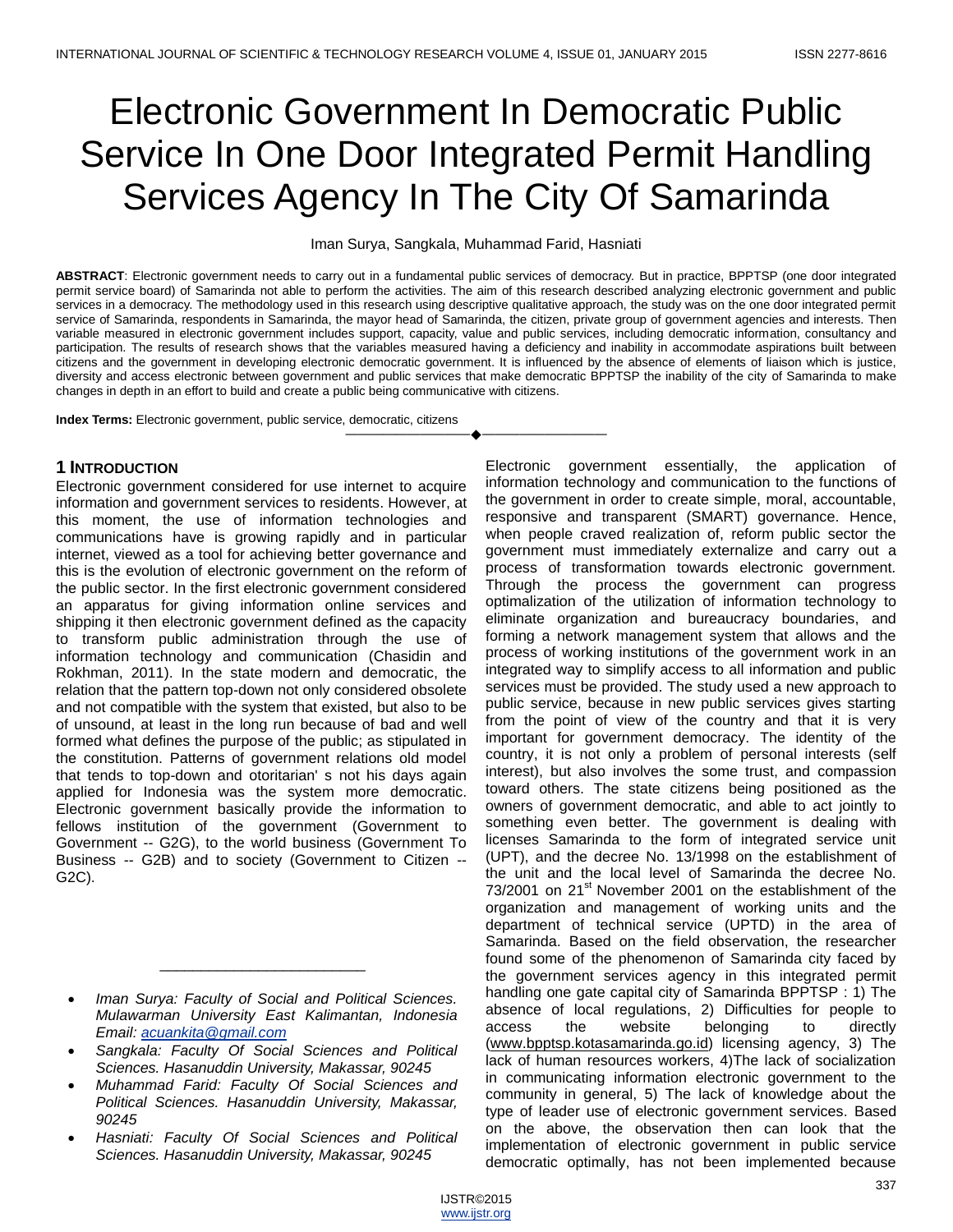there is a society that still abandoned as participation in the context of involvement in determining a government policy itself. The government will run according to hope of citizens need formulated so that each element of synergy be achieved. Through support, ability and value in electronic government and public service information, democracy concentration with an element consultation and participation will be able to open a public space to government as a partner in doing interaction in pursuance of the efficiency and effectiveness oriented to the satisfaction. (Denhardt and Denhardt, 2007).

## **Research Isues**

Why implementation of electronic government has not been able to realize the democratic public services in the one door integrated licensing service in Samarinda City?

# **2. RESEARCH METHODS**

This research using a qualitative descriptive approach in trying to analyze and describe inability electronic government in democratic public service communication as the interaction between the government and citizens (government loan-tocitizens).Research is worth considering the electronic government in one door integrated permit services agency (BPPTSP) town of Samarinda still considered new. To support, with emphasis the ability and benefits on elements electronic government and public service information, democratic with emphasis consultation and participation; so that citizens can get involved directly in determining strategy and policies to be taken by the state.(Denhart and Denhart, 2003). Research in this election informants will be done deliberately (purposive sampling), the researcher chose informants, in this matter viewed as key informants (mayor of Samarinda, agency head, operator of electronic government in the neighborhood BPPTSP). While informants, as a source of other key data selected in aims. (the community, interest groups and businessmen).Data analysis that the author used in this research is to use interactive model as presented by Matthew B.Milles, and Michael Huberman (1992). Next in deciding the validity of the data Sugiyono (2011) said that test the validity of data in the qualitative study covering: 1)Test credulity (in quantitative research called the validity of internal), 2) transferability (in quantitative research called the validity of external),3) dependability.

# **3. RESULT**

Understanding of electronic government has been much mentioned by the academics and practitioners so that a definition that there are containing different emphasis. In this study using the approach by Harvard JFK School of Government, to apply concepts digitalization on public sector is support, the ability and benefits. But in field practice field still found something that is not democratic, including the community could not determine the electronic government services based on a desire and the needs of people based on participation and of common interest. In this large that determine whether the benefits obtained by the electronic government is not among the government itself, but the community and they are concerned (Indrajit, 2002).

# **1. Electronic Government**

According to the results of studies and research from Harvard JFK School of Government in (Indrajit,2002) to apply concepts digitalization on public sector, there are three elements of success should be owned and earnest attention. Each element of the successful: Support, Capacity and Value.

#### **a.Support**

In relation with support, does BPPTSP have built electronic government infrastructure to cooperate with the private sector in developing a system of electronic government services. A cooperation must be woven harmoniously based on the commitment in the context of open coordination so that services can reach the target to the community in full. A state of not less important is in putting the condition of data such as server (backups) which will keep the community or profile of the world that do business licenses and be a record for the important interests to consider the special room for the implementation of electronic services the government. In order to implement the electronic government runs maximally and hampered by various kinds of the field, that must be considered by the government also backed government relating to the city of Samarinda in the Regional Rules (Perda).Can be meant that support in the form of government regulation escort just follow the higher in accordance with the mechanisms we have today. Furthermore, an informant said in the interview with the respondents, inconclusive employees are not usual with the system provided and Electronic Government was conducted in 2013 in November.

# **b. Capacity**

Electronic government is one of the instruments of a form of government activities in function using electronic media. In desire for realizing the service using the media, already goods must surely see the readiness of his supporters. Based on the results of research in the context of this capability can be seen that there still things to be developed, both in the ability to run the function of electronic government itself and by doing the partnership with private. An analysis of last may local government to allocate funding optimally and create a hoping system that can serve the community quickly and right.

## **c. Value**

Electronic government as a means for the government in their rules activity by using information technology that promote efficiency, achieving its goal effectiveness and accountable the government in the sense as media in expedite routine work is increasing. The indication of people want to cut bureaucracy reflect that services electronic government service in an effort to shorten is not optimal. Services using electronic approach democratic government not so eliminates something manual or equip its administration file. Any of various kinds of conditions must be equipped after collecting data or inputting data to the system and data received would be declared valid permit or by BPPTSP Samarinda city. People in general don' t know what is in the process of license, the hope is that the public can directly the services they feel no need to know the problems faced by the agency. Expectation of people it will being a lot of problems to solve the problems in its own. Based on the results that may conclude that there is still lack of the permits currently produced by the city of Samarinda, having met the effectiveness and efficiency of the measurement and the service. People who want to analyze the procedure should be completed within the process of adaptation and the permission to use the new system and SMS to be the center of the suggestion.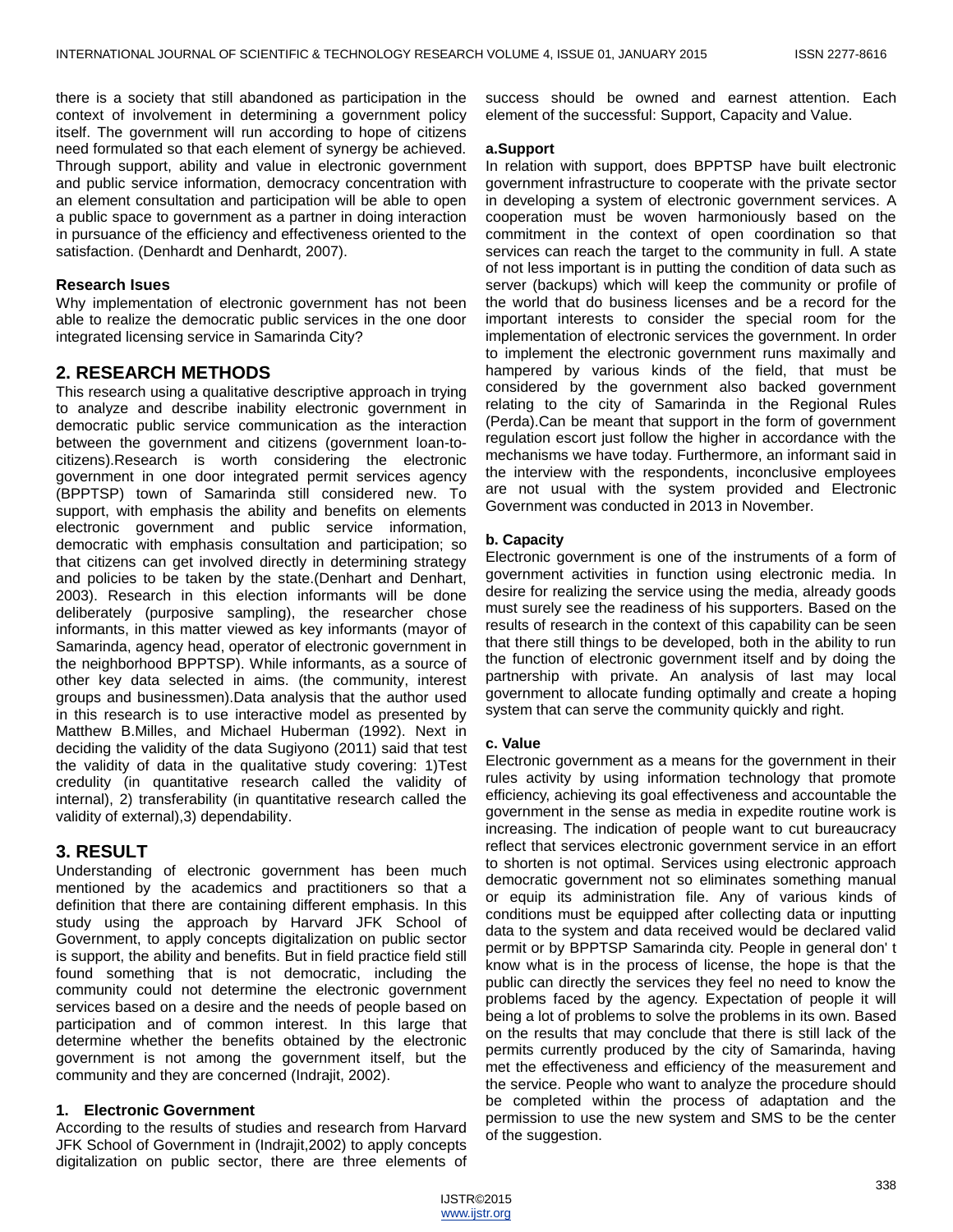# **2. Public Services for A Democratic**

As providers based electronic government that promote openness and accessibility information of course the government had an emphasis in the service to its citizens. This has led to the types of services provided in a maximum of, be a gamble in focusing on service quickly, proper and transparant. In the context of public services become democratic is a joint agreement between the government and the community needed each other in the process of the achievement of the purpose of service. The position of each mutually determine that the type and quality of services can be optimally measurable. And Denhart and Denhart(2003) said that to improve public services need democratic emphasis of the elements of his supporters, so as to the triggering factor in synchronize various interests. Elements of the information referred to coordination and participation.

# **a) Information**

The success of a government program very determined how the same vision and mission to build and synchronize strategic activities are arranged in the employment agency. What necessary for success is supporting elements that giving information about activities and work programs as an attempt to introduce some activities work helps in administration process. Therefore, the process of giving information was involved element country's own domain where's inside the country, the public and the private sectors (private).Certainly necessary information that could invite, calling and directing the domain of the program which has been planned. The fact that service people in the field want a very rapid and proper which is a challenge to cope by BPPTSP of Samarinda to the information; the messages included in the regulation of licensing and the structure of a failed to stop at the information service. In order to get a recommendation and permit from BPPTSP must follow procedures, licensing in the town of Samarinda began and ended in integrated services agency of one door licensing of Samarinda. An irony of course on a level of the community, if people as objects not aware of information that was built by licensing in this city of Samarinda BPPTSP and there are still obstacles to access information from the website. Maybe it is closely related to a pattern or a method of made in the dissemination of information. Of course we do not want it happened to any method or pattern in the spread of the information will be the main barrier in creating a public service based information technology of electronic government. The conclusion of public services in the context of democratic information is still very in limited scope. This indicates that city licensing of Samarinda did not conduct socialization openly and optimal to the public only at the level of district course for areas socialization in directly**.**

# **B. Consultation**

A policy of course must be built to see the interaction that occurs in the community level there was a deadlock or did not meet any the common ground or look for approaches more effective in a huge achievement. In the case establish communication public services must also be interwoven a relationship need each other between the government and the community. When interwoven a relationship pattern of two directions between citizens with the community, it will gradually reduce boundaries of stiffness bureaucracy in a hierarchical manner. A wish that is based on over the importance of togetherness in building systems to the power of the most

potent eliminating various suggestions and advice from the public as users of public services itself. Lots of things that can be taken as the interpretation of it from people in improving the quality of the services held by BPPTSP City of Samarinda. In creating a two-way relationship between the government and the community of course the response of feedback to the city of Samarinda BPPTSP is expected to as an evaluation of a form of consultation with. The community can give an opinion or opinion based on issues of public services have been prepared. Analysis of last only a third party or consultants who get a chance to participate in consultations with BPPTSP as auction project and there still a member of the community who said that if the process of consultation having no democratic value.

# **c. Partipation**

Citizens should be seen as the party that has a role not just as clients or customers, but as citizens of sovereign, Government owners (owners of govemment), Government partners and stakeholders are critical and productive. Therefore the public participation in the process and management of the Ministry must be opened (Denhardt& Denhardt 2003; King & Stivers, 1998; Wamsley & Wolf, 1996). From the real results of the study found a wide range of phenomena that can be used as inputs for the licensing, that have not created these conditions of democratic participation in the public service. Surely this needs to be the seriousness of the problem and solution thoroughly, so that the participation of the force that can be made into initial capital in establishing communication with the citizens. The last BPPTSP Samarinda analysis only provides a suggestion box, sms and telephone if there are community service earns less than the maximum of BPPTSP.

# **4. DISCUSSION**

# **1. Electronic Government**

The purpose of the implementation of electronic government is to create good governance the service which is transparent, accountable, and free of corruption. A system of electronic government essentially noble is the utilization of information and communication technology as a tool to help the government and the public service system more effective and efficient (Setiawan, in 2008).The interaction between government and private and public as the users of the service, information technology will help reduce administrative costs; friends, and interaction to the public service everyday.

# **a.Support**

One of many hopes against the reformation is lead back government function and its officials to be public service , in the sense of governmental duties is serving the community and not the reverse the community who serves the government Based on the results of research that electronic government in the context of support seen that support for electronic government still have problems namely basic implement electronic government in the last analysis is not yet usual apparatus in serving citizens electronically, of course this is because the electronic government was conducted in the november 2013 so that officials need to require adjustments and optimally training in overcoming the service itself. Later in infrastructure and support availability of the region in the last analysis found that infrastructure of building facilities be one were not adequate for still with one another. This requires a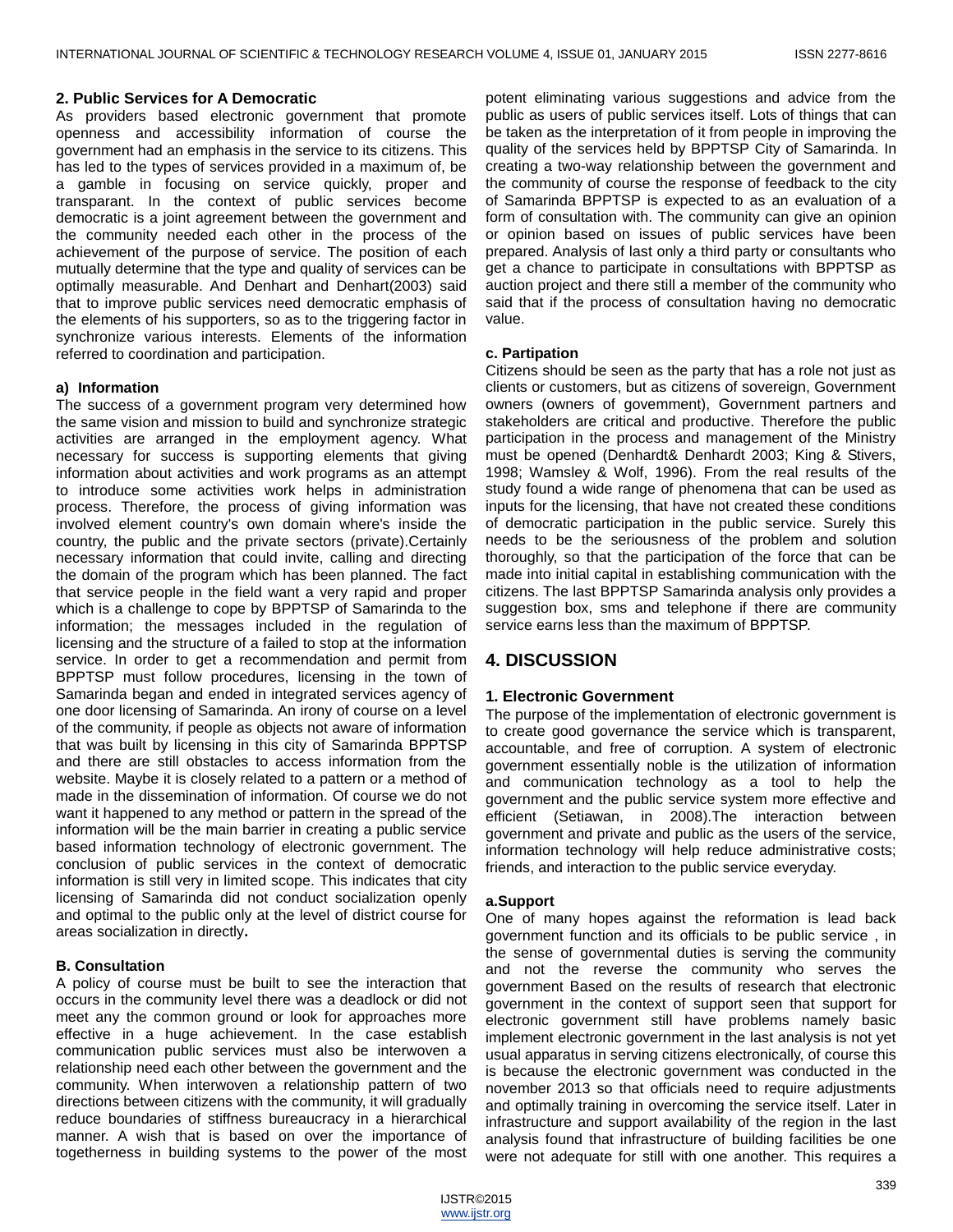comprehensive handling. The essence of support was main capital role for the government to do so as to create an environment conducive in the face of the modern era of globalization. With the funding and government support by increasing human resources it will create a form of service openly and adaptif. So that people can easily has interests served. To support the statement by way of an informer then required new paradigm in investment information technology, funding mechanism especially the government, must be based on result (output) and impact (outcome) than input. So according to (Denhart and Denhart, 2003) that partiality governments in carrying and provide public media in form of sensitivity to change will of itself.

# **b. Capacity**

As state institutions, it should be possible to present and make use of electronic government in the function of serving the community. The emphasis in information technology to avoid the digital gap in at least. The provision of better government services to residents, increase interaction with the business world and industry, through access to information for community empowerment, a more efficient government or management. The results of that is expected of a reduction in corruption, the increase in transparency, the increase in comfort, and rising income or reducing expenses. Based on the results of research. Electronic government in the context of the ability to look the ability to run the function of government electronic media and build partnerships with private not optimal it is marked with the need for the allocation of fund optimally and support to work jointly with private companies to more so handling equipment and support for the success of electronic government could be achieved. As an effort to harmonize the acceleration of the completion of work, the licensing of the city of Samarinda must be able to implement the interests of citizens as well as problems faced by. No service to stop because of the support of funding led to the ability to reform it weakened to find appropriate formulations to stiffness in public service is not of stagnation. According to results of the review Khidasseli in Sutedi (2010) that norms behavior officers public service providers (a code of conduct for public officials), who set about norms in an administrative authority: 1) The obligation to work in accordance with the rules of law and standards of conduct of relevance to its function, 2) The obligation to put themselves in a neutral of or free from the influence of political interests or economical certain, 3) The obligation to be and to work with honest, imparsial, and efficient, 4) The obligation to always work with manners, good against people it serves, and to a superior, colleagues and his subordinates, 5) An Obligation to prevent themselves from the difference between private interests with the position of public spaces, 6) Obligation not to take advantage of unnatural or his position for personal interest, 7) The obligation to always behave in such a way for the sake of maintaining and increasing trust and confidence on public integrity, impartiality and the effectiveness of public services by, 8) An obligation to carry out tasks and functions iktikad on the basis either, perseverance based on professional skills, knowledge, and sufficient experience, 9) Obligation to always maintain a balance between respect for rights and freedom of citizens with an obligation to precede the public interest, and did not impose restrictions that unnatural unreasonable restrictions, 10) An obligation to respect the rights of citizens for public information, 11) Sanctions law firm to offences

against a code of conduct this. From norms built the implied a meaning service in the rules of law and democratic standards of conduct that relevant to its function so that it becomes an obligation by which their routines in spare themselves from the contradiction between self-interest with the position of its public-service message so that the procedure in the series of service can be measured. So that the principles of being delivered can serve people in full and unmeasured by looking at the principle of service to citizens into service by citizens

### **c. Value**

The state of democracy to promote opportunities for citizens can participate actively to the government, certainly opportunities that present because recognition of the community. In the use of electronic government should the people get the benefits more, although not in the meaning can be served in the office. Based on the results of research. Electronic government benefits are still seen in the context of the city licensing the inability to provide maximum benefit of Samarinda, this was found on the difficulty of the community toaccess due to [www.bpptspkotasamarinda.go.id](http://www.bpptspkotasamarinda.go.id/) on a system in pt. telkom of Samarinda to provide service that led the community cannot access the licensing portal. This certainly take the public rights to be served in full as citizens. Explicitly that value benefits provided by the city licensing office of Samarinda not give the effect on the quality of services rendered .The government should have a moral obligation to ensure that the solution developed through the process is fully in accordance with norms of justice and honesty, and achieved through a process that is fully in accordance with norms and ethics of democracy. Then according to Denhart and Denhart (2003) which said that public services new government plays an important role and active in creating an arena in which the population through discourse can reveal values together and develop a sense of collectively to the public interest. The administrator of the public not only respond to different voices compromization through the formation, but will have to involve the population so that they understand each other interests and eventually use of understanding the interests of the community and the community more broadly in the long term. In addition to do this very important for the realization of democratic values in the process benefits to value, of course must be supported with a variety of elements or, as said by Lewell 2001 that (value) these benefits are composed the process of input, the process and outcames, which gives an emphasis on the usefulness of a policy. To this policy can be received by citizens. The government should adatif every there are all sensitive and community pressure to change and towards the improvement of quality of service.

# **2). Public Services For A Democratic**

Public services always put democratic approach common interest between the government and citizens, in the coordination with having value transparency, participation and communication as having the ability for mutual which had an impact or effect to successful itself.

#### **a. Information**

Progress of information technology and communication so rapidly facilitate the public in communication and get information. Information is treated specifically, strategic need and hence all parties stakeholders especially officials must understand the importance of information and communication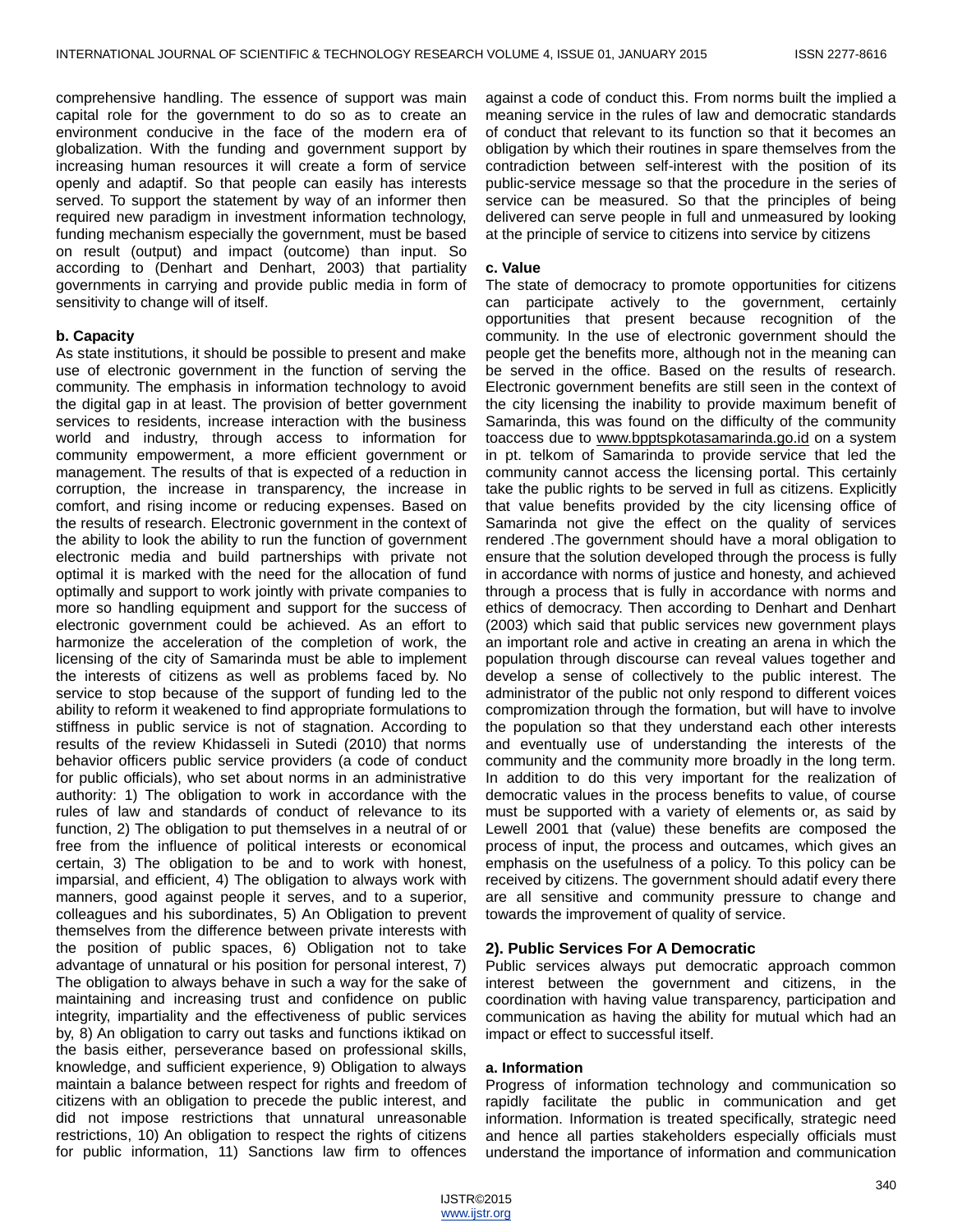in the transactions of information systems. Historically, access to information to more emphasis on openness of the nature of secrecy, and more interesting because this time the use of technology has made access to information more easily and hope spread more widely to citizens (Bertot et al, 2009). Based on the results of research on public services in the context of democratic information shows that the dissemination of information has formed a task for the socialization to the community, but from the side of the location of the spread of information only on the district level just as the location of the delivery of information. This provides ignorance of the community in general about the presence of service using electronic government, of course have an impact to the distribution of information itself. It needs continuous effort from the licensing to do to scatter the information to all levels of society in the area of Samarinda. The information provided must provide explanation on the purpose and the goal. According to Wahyono about understanding of information in his book of information systems, that information is the result of the processing of data into a form more useful for those who accept who described a real events and can be used as tools for the withdrawal of a decision. (Wahyono, 2004). Information according to the sense in the top is a result the management of data into a form useful for that accept and describe real events so that can help someone take a decision. Uses other information was to reduce uncertainty in the decision-making process about a situation. The value of the information specified by the benefits, the cost and quality of his understanding that the information considered to be worth if the benefits more effective than with the costs to get it.

# **b. Consultation**

Development of information technologies and communication in a public sector have to pay more attention to the complexity in its implementation rather than focusing on best practice and strategies which are universal to prescribe how successfully applied Electronic Government program. As a result of advanced civilization for conducting residents of the state of being high-profile figures in the service in the era of democracy. Due to existence of interaction in the form of consultations will find a pattern, approaches such as what is appropriate to the needs of the community in exercising the functions of participation to the state. Based on the results of research on public services in the context of democratic consultation. Look about how the process of consultation with citizens. At the end result appears that the consultants who holds the project activities which implement electronic government that coupled with the community members who said that if the process of consultation having no democratic value. Certainly, it is negative in the development of democracy in the region licensing office, where community involvement not be used as reference to build an understanding together in achieving common interests in accordance with the concept of new public service. Criticism of the statement above , delivered by George (2002) that the failure of the process of the interaction between citizens with the government is located on the level of bureaucracy that is not acceptable to open direct communication. Given only communication with the use of symbols and an intermediary. Statement above supported by Robbins (2005) that stiff of a bureaucracy that has become part the past, of communications for interaction are the dominant choice for in the success of a form of service. All stiffness will perish along

the emergence of a commitment to service citizens directly. From the statement, the city licensing of Samarinda should have to do ways or other methods that can be pretty much bank on any input all as a means in consultation. Consultation be used as the choices of the will repair service quality.

### **c. Participation**

As an effort to create the conditions the involvement of the community already should make all government agencies to give public space for citizens in active participating directly. Based on research concerning public services in democratic contexts found obstacles involving participation in society to participate directly, it is characterized by a factor of creating partnership with active participation in the final analysis visible that BPPTSP only provides advise- box sms and telephone if there is maximum service to the people of less BPPTSP. Certainly opposite vigorously with participation constructed. It indicates that the city licensing Samarida yet to receive fair and serious citizens as part of the process of democracy. Participation as a citizen has arranged in many approaches. Ideals universal participation might take many forms; but red ford show you some something fundamental: among those are (1) access to information, based on education open government communication free, and open discussion, access; (2) either directly or indirectly, into the discussion; (3) the ability to open issues to public discussion; (4) the ability to assert claim of a person without fear of reprisals coercive; and (5) consideration all claim in value of justice is fairness in the distribution of costs and benefits among different parties service (Boyne, 2002).In this meaning justice is emphasized on of proportionality in the provision of public services. With aspects of Justice, makes the citizens get involved actively without looking at the background of the society. Further electronic government within a democratic public services in terms of access which will emphasize the ease of being able to do the communication process. On the citizen participation, access will be seen clearly that the community can interact in the room is limited to the public without regulation or rules that curb the democratic process itself. The access will be remitting correction and assessment from the community in addressing the policy taken by the government. Access will give the direct effect in the process of activities, this is the cause in the failure of the bureaucracy if the country not given the opportunity to participate in communicating with the government in maintaining communication is a partner relationship. Identities of citizens not only is seen as only the problem of self-interest (self interest) but also involves the value of, trust, and concern for others .Residents of the country is positioned as the owner of government (owners of the government and capable of acting together achieve something better. Public interest is no longer viewed as an aggregation of self-interest but as the result of dialogue and involvement of the public in search of the joint and common interests. In terms of diversity, according to the electronic government in public service democratic asserts to be an actor or doer who contributed in the development of electronic government itself. Diversity will be footing that the state can accommodate all advice and aspirations of all citizens without exception. The diversity of having free value having a meaning in determining the choice, of course the input of citizens will be more sturdy and strong policy on an electronic government taken. In addition to that diversity can determine the method used to always adjust with time and activity. Great expectations of the electronic